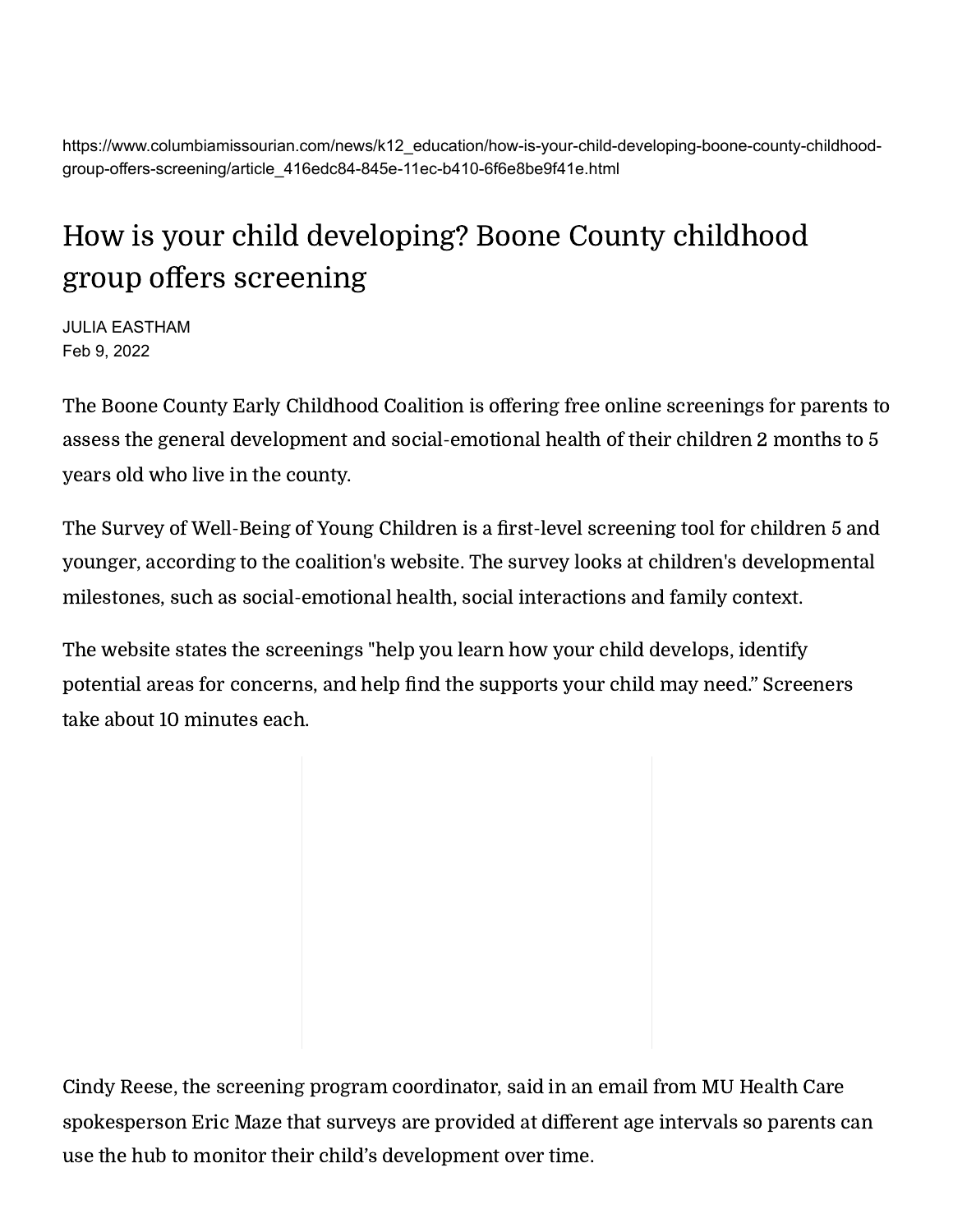Parents may also receive tip sheets to help with common developmental challenges, Melissa Stormont, project co-director with Laine Young-Walker, said through Maze.

"We strive to connect families with available resources and supports for their children and families during the early childhood period," Stormont said. "Many families feel better knowing their child is on track developmentally. For families of children who need more screening and/or resources, our program can connect them and provide important support."

Reese said they also have "what we call a bridge to the Ages and Stages Questionnaire (ASQ) and the ASQ Social Emotional. These are surveys that dive a little deeper for a next-level screening, for children who may be in the 'needs review' range using the SWYC survey."

Paper copies of the survey are available, Reese said, "or we can go through the survey with them by phone. We also hold in-person screening events at the library or sometimes other places."

The survey is voluntary, and once completed, there are no further obligations for the parents.

Questions about the survey, including whether to take it, may be directed to Reese at (573) 884-4891.

The coalition is offered through the MU School of Medicine and supported and funded by the Boone County Children's Services Board.